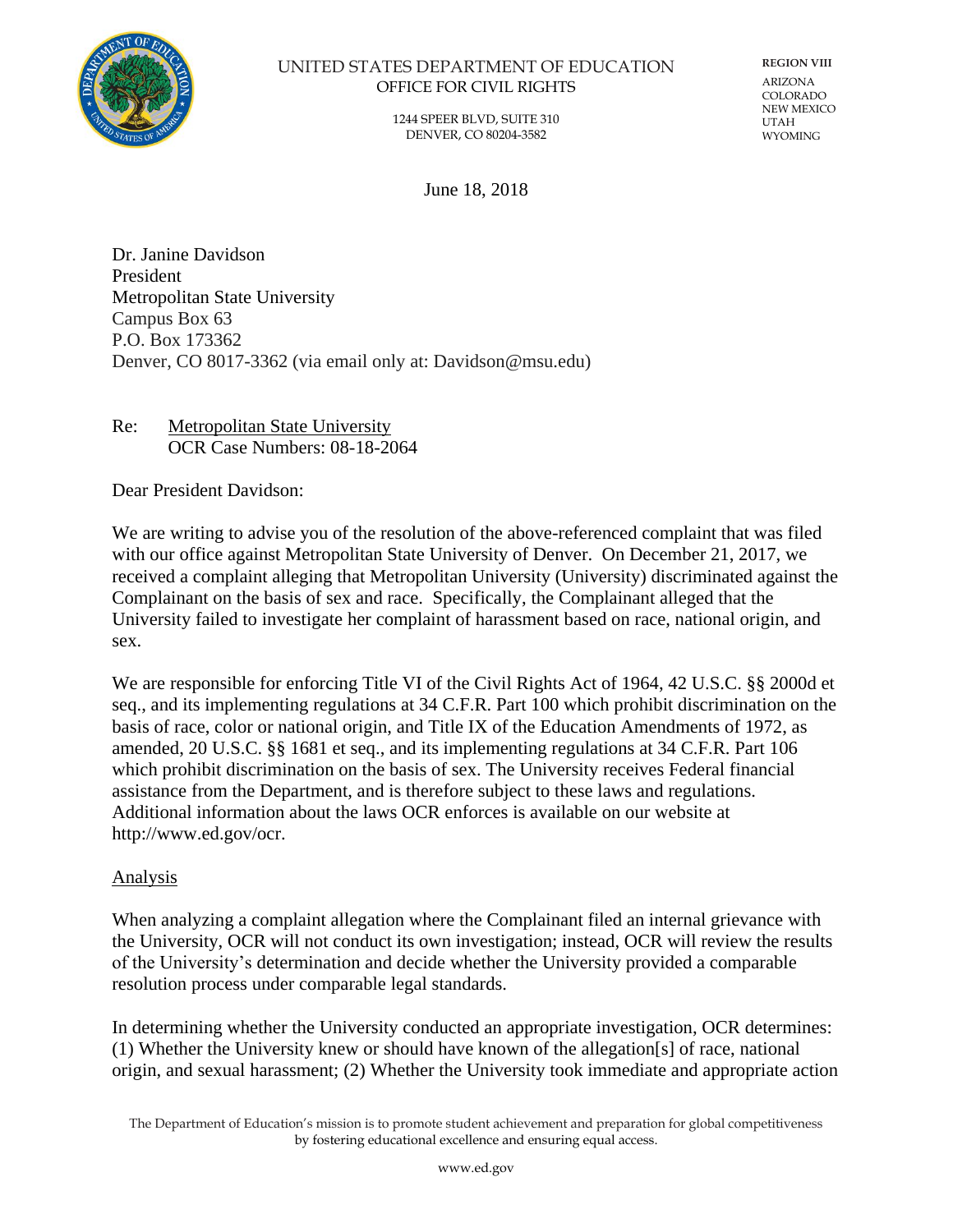to investigate or otherwise determine what occurred. The specific steps in a University's investigation will vary depending upon the nature of the allegations. In all cases, however, the inquiry should be prompt, thorough and impartial, and (3) If harassment is found, OCR determines whether the University took reasonable, timely, and effective corrective action, including steps tailored to the specific situation.

(1) Did the University know or should have known of the allegation[s] of race, national origin, and sexual harassment?

The Complainant stated that she was harassed on the basis of race, national origin and gender by a co-worker in the language lab at the University where she was a work study student.

The Complainant indicated that she notified the work study supervisor in the lab of the Modern Language Department of repeated sexual harassment by a male work study student in early October 2017. The Complainant stated that she also complained on November 1, 2017 to the supervisor in the Modern Language Department. She indicated that after she and another female student shared similar stories, the supervisor had the two students write statements for her and then forwarded them as a complaint to the Equal Opportunity (EO) Office.

In response to the complaint from the supervisor, the Complainant told OCR that she was asked to meet and be interviewed by the Interim Director and Administrative Assistant with the EO Office. The Complainant stated that she met with the EO Office representatives on or about November 3, 2017.

A University has notice if a responsible employee "knew, or in the exercise of reasonable care should have known," about the harassment. A responsible employee would include any employee who has the authority to take action to redress the harassment, who has the duty to report to appropriate University officials, sexual harassment or any other misconduct by students or employees, or an individual who a student could reasonably believe has this authority or responsibility.

The University provided evidence demonstrating that the Complainant complained to administrators within the Department that she worked. The supervisor of the department asked her and the other affected student to write individual statements. The supervisor then forwarded the statements to the EO Office of the University. Individuals within the EO Office then interviewed the Complainant and the other alleged victim. Therefore, the University had actual notice of the harassment in this case.

During OCR's investigation into determining what action the University took after receiving notice of alleged harassment and before completion of this investigation, the University requested to enter into a Resolution Agreement with our office pursuant to Section 302 of our *Case Processing Manual*.

Attached to this letter is the Resolution Agreement signed by the University. When fully implemented, the Resolution Agreement will address the allegation in this case. OCR will monitor the implementation of the agreement.